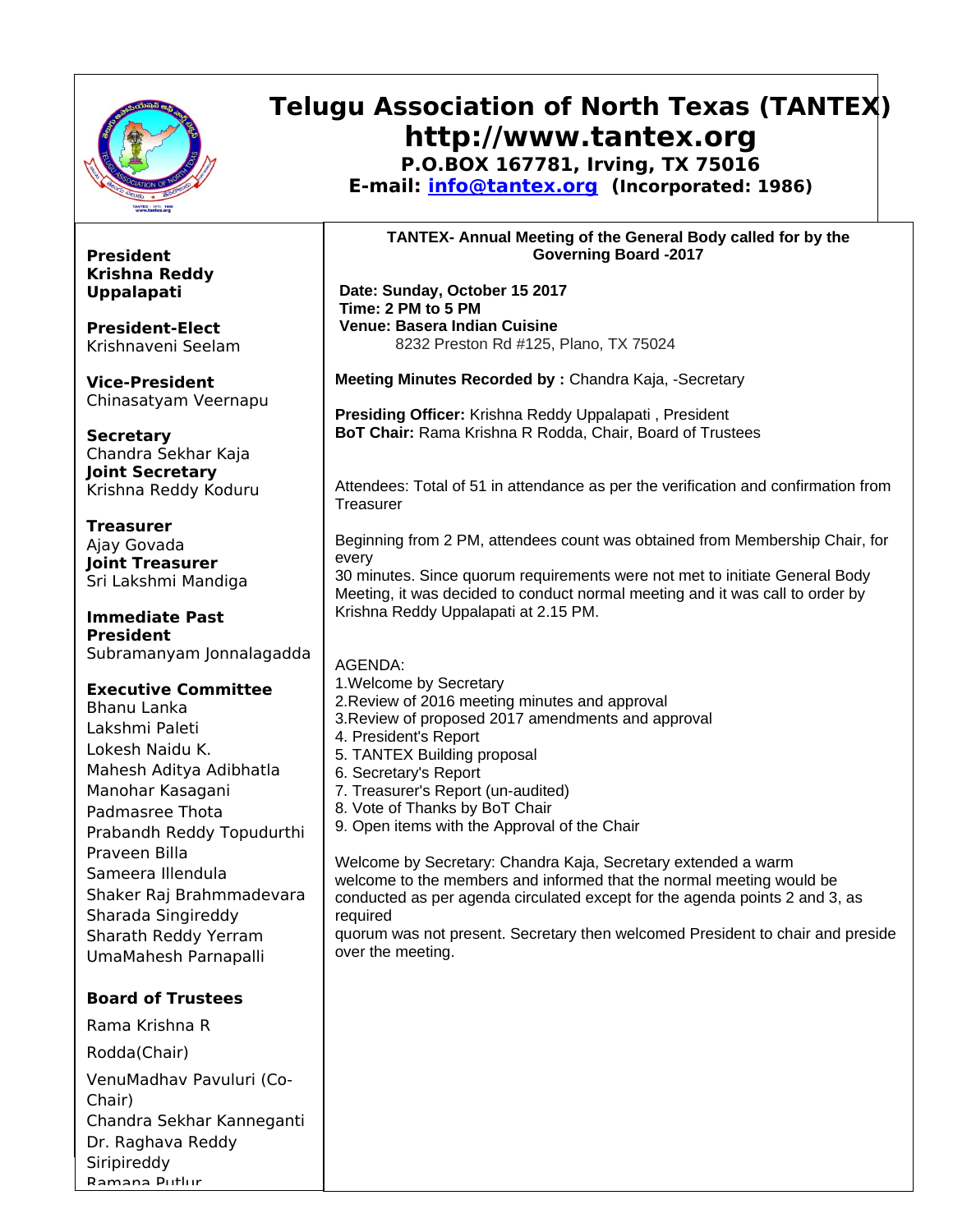

## **Telugu Association of North Texas (TANTEX) http://www.tantex.org P.O.BOX 167781, Irving, TX 75016**

**E-mail: [info@tantex.org](mailto:info@tantex.org) (Incorporated: 1986)**

### **President Krishna Reddy Uppalapati**

**President-Elect** Krishnaveni Seelam

**Vice-President** Chinasatyam Veernapu

**Secretary** Chandra Sekhar Kaja **Joint Secretary** Krishna Reddy Koduru

**Treasurer** Ajay Govada **Joint Treasurer** Sri Lakshmi Mandiga

### **Immediate Past President**

Subramanyam Jonnalagadda

### **Executive Committee**

Bhanu Lanka Lakshmi Paleti Lokesh Naidu K. Mahesh Aditya Adibhatla Manohar Kasagani Padmasree Thota Prabandh Reddy Topudurthi Praveen Billa Sameera Illendula Shaker Raj Brahmmadevara Sharada Singireddy Sharath Reddy Yerram UmaMahesh Parnapalli

### **Board of Trustees**

Rama Krishna R Rodda(Chair) VenuMadhav Pavuluri (Co-Chair) Chandra Sekhar Kanneganti Dr. Raghava Reddy Siripireddy Ramana Putlur

**President Report:** Krishna Reddy Uppalapati shared the 2017 TANTEX accomplishments with the members present.

He assured during 2017 TANTEX had been diligently utilizing the funds with focus on local Telugu members' necessities and by encouraging Cultural programs by involving local members/artists in lieu of external artists.

In 2017, TANTEX has been focused on organization goals, empowering community in various ways such as health, sports, literature, cultural activities, youth enrichment activities.

Below is a brief note on the accomplishments for the year:

- Hosted an event for all the national and local non-profit Telugu organizations on a single platform which highlighted Tantex's importance in DFW area and helped bring Tantex closer to these national organizations.
- Celebrated our signature events including "**Sankranth Sambaralu"**, "**Ugadi Utsavaalu"** and "**Deepavali Vedukalu".**
- ◆ Conducted one-of-a-kind Special Event "**Telugu Vaibhavam**" in Dallas on the occasion of  $31<sup>st</sup>$  Anniversary of Tantex that attracted a large audience.
- ◆ Conducted the 10th Texas Sahitya Sadassu Anniversary and 120th NNTV with literary stalwarts.
- $\blacklozenge$  Initiated several cost cutting measures and encouraged local talent.
- Improved financial stability of the organization with upfront fundraising for most of the events.
- ◆ Focused on Organization reputation and sustainability in the long run.
- ◆ Changed media partner to FunAsia AM which had lion's share of Indian community radio audience to reach more listeners.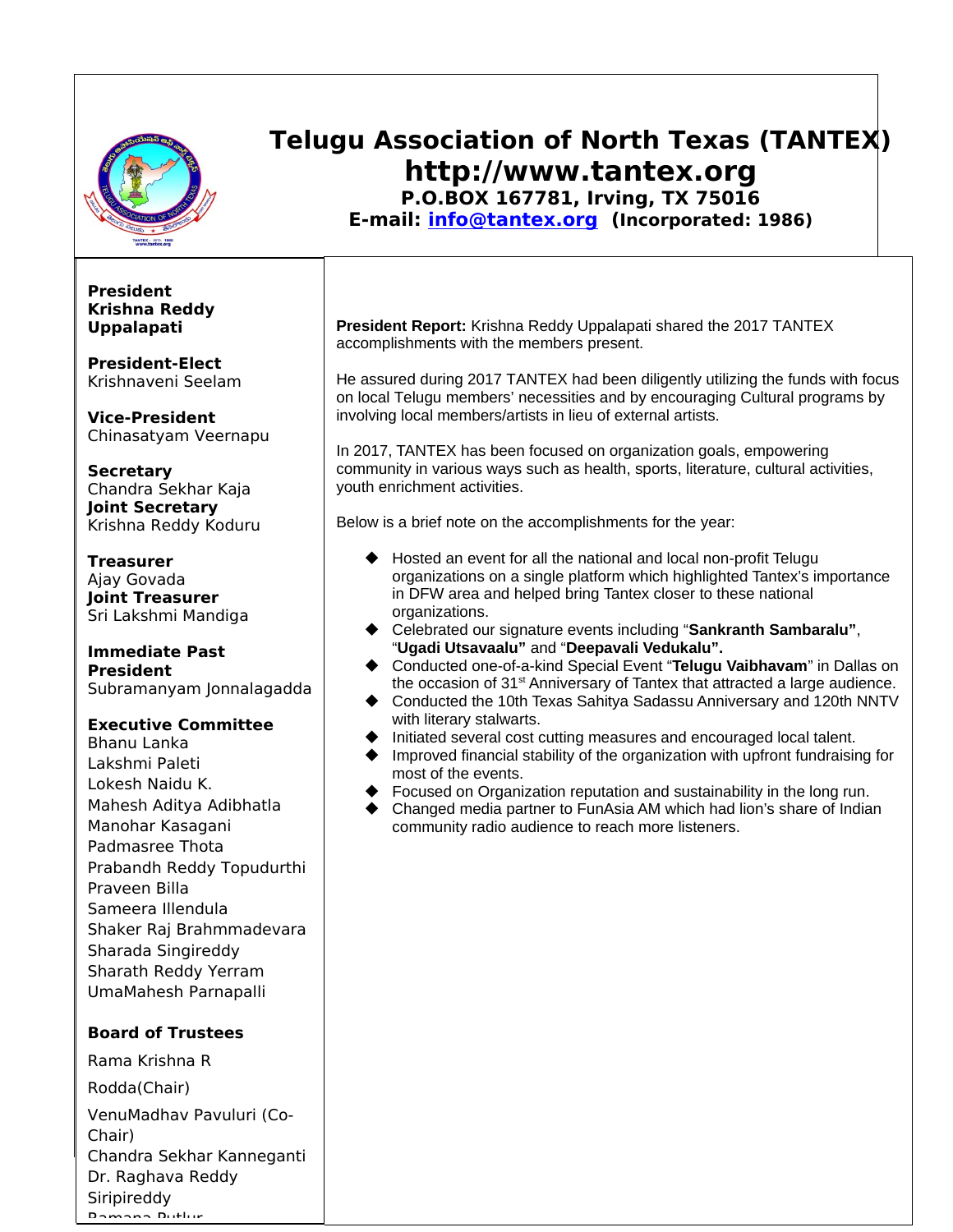

**President Krishna Reddy Uppalapati**

**President-Elect** Krishnaveni Seelam

**Vice-President** Chinasatyam Veernapu

**Secretary** Chandra Sekhar Kaja **Joint Secretary** Krishna Reddy Koduru

**Treasurer** Ajay Govada **Joint Treasurer** Sri Lakshmi Mandiga

#### **Immediate Past President** Subramanyam Jonnalagadda

### **Executive Committee**

Bhanu Lanka Lakshmi Paleti Lokesh Naidu K. Mahesh Aditya Adibhatla Manohar Kasagani Padmasree Thota Prabandh Reddy Topudurthi Praveen Billa Sameera Illendula Shaker Raj Brahmmadevara Sharada Singireddy Sharath Reddy Yerram UmaMahesh Parnapalli

### **Board of Trustees**

Rama Krishna R Rodda(Chair) VenuMadhav Pavuluri (Co-Chair) Chandra Sekhar Kanneganti Dr. Raghava Reddy Siripireddy Ramana Putlur

# **Telugu Association of North Texas (TANTEX) http://www.tantex.org**

**P.O.BOX 167781, Irving, TX 75016 E-mail: [info@tantex.org](mailto:info@tantex.org) (Incorporated: 1986)**

**Treasurer Report:** Ajay Govada, Treasurer and Sreelu Mandiga, Joint Treasurer provided an update on various types of TANTEX accounts and the specific process followed for transactions of revenue and expenses. They further explained the various programs undertaken by TANTEX during 2017 and the financial transactions related to them. Treasurer further briefed various types of event expenses that TANTEX incurred throughout the year.

**Secretary report:** Chandra Sekhar Kaja, Secretary and Krishna Reddy Koduru, Joint Secretary went through the various activities undertaken by TANTEX in 2017.

- **Membership status:** TANTEX currently has 1310 life members of which 91 joined in 2017.
- **e-News metrics:** Went through the metrics of total emails of life members vs.percentage of members opening the emails.
- **Key Activities:** For the benefit of the life members, the secretary went through the signature and innovative programs undertaken by TANTEX.
- **Community Outreach programs:** Health Seminars, Real-Estate Seminars, Entrepreneur Seminars, Legal Seminars, Scholarship programs, Backpack program

programs were some of the examples used during presentation.

 **Supported programs:** Supported programs held by various Non-Profit organizations, national, local in the fields of cultural, social and community related.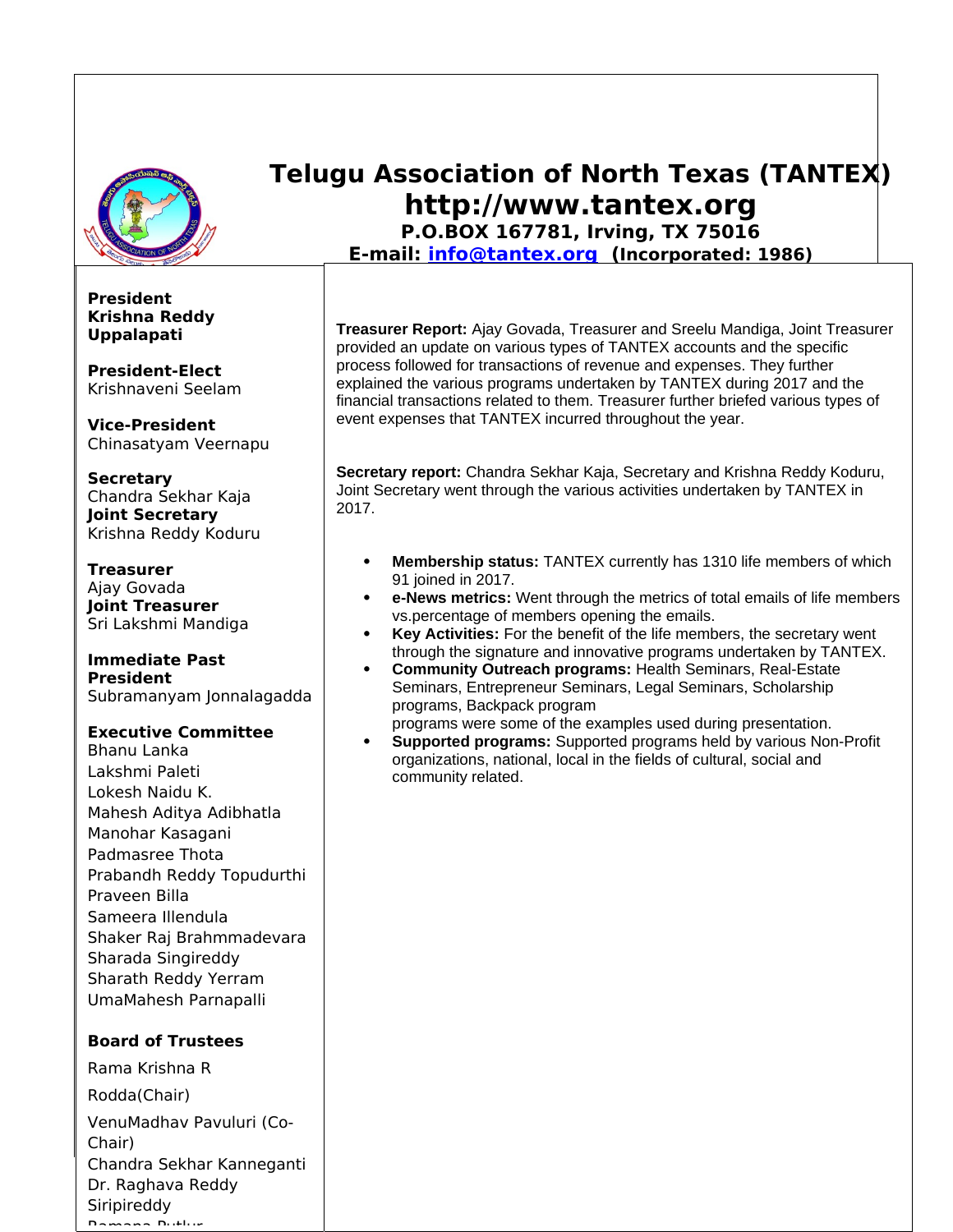

**E-mail: [info@tantex.org](mailto:info@tantex.org) (Incorporated: 1986) President Krishna Reddy Uppalapati**

**President-Elect** Krishnaveni Seelam

**Vice-President** Chinasatyam Veernapu

**Secretary** Chandra Sekhar Kaja **Joint Secretary** Krishna Reddy Koduru

**Treasurer** Ajay Govada **Joint Treasurer** Sri Lakshmi Mandiga

**Immediate Past President** Subramanyam Jonnalagadda

### **Executive Committee**

Bhanu Lanka Lakshmi Paleti Lokesh Naidu K. Mahesh Aditya Adibhatla Manohar Kasagani Padmasree Thota Prabandh Reddy Topudurthi Praveen Billa Sameera Illendula Shaker Raj Brahmmadevara Sharada Singireddy Sharath Reddy Yerram UmaMahesh Parnapalli

### **Board of Trustees**

Rama Krishna R Rodda(Chair) VenuMadhav Pavuluri (Co-Chair) Chandra Sekhar Kanneganti Dr. Raghava Reddy Siripireddy Ramana Putlur

### **Telugu Association of North Texas (TANTEX) http://www.tantex.org P.O.BOX 167781, Irving, TX 75016**

**With the permission of Chair, the floor was open to receive the questions from members at large. Here is the summary of questions received / opinions expressed.**

- Shyama Rumalla, Board of Trustee wanted to know current financial status of the organization and Joint Treasurer, Sreelu has been presented balance sheet as requested.
- MVL Prasad, member at large would like to know if there any profit from 2017 events. President, Krishna reddy Uppalapati has clarified and present net profit of 2017 events towards TANTEX.
- Vijay Mohan Kakarla, Past-President and Ratna Venigandla, member at large suggested to move Life Members amount for good returns

### **Review of 2016 meeting minutes and approval**

At 2:56PM, 2016 GB Minutes were presented to the attendees for review and approval and were approved. Satish Bandaru proposed the 2016 GB meeting be approved. Avinash Velampati seconded the proposal. The meeting minutes were then approved unanimously.

### **President Proposal:**

Krishna Reddy Uppalapati, Chair then presented the "2017 Proposed Amendments to TANTEX Constitution & Bylaws 2009" to the members present. Members have been handed over printed copies of the proposed amendments for their review. Subsequently the discussion began.

- Proposals 1 to 6: Approved unanimously by the GB (Yes: 51, No: 0, Abstained: 0)
- Proposal 7: It has been reworded and then vote was taken. Approved. (Yes:50, No:1, Abstained:0)
- Proposals 8,9,11,12,13: Approved (Yes: 50, No:1, Abstained:0)
- Proposal 10: GB discussed and not taken up. Recommended to be kept in "Pending" status.at this time.

### **Vote of Thanks:**

Board of Trustee Chair Ramakrishna R Rodda thanked the life members, the governing board members for the countless number of hours put in for the General Body meeting preparation and also Basera providing the venue, tea and snacks for the meeting, media.

### **Adjournment:**

The meeting was adjourned by the Chair at 4:31 PM.